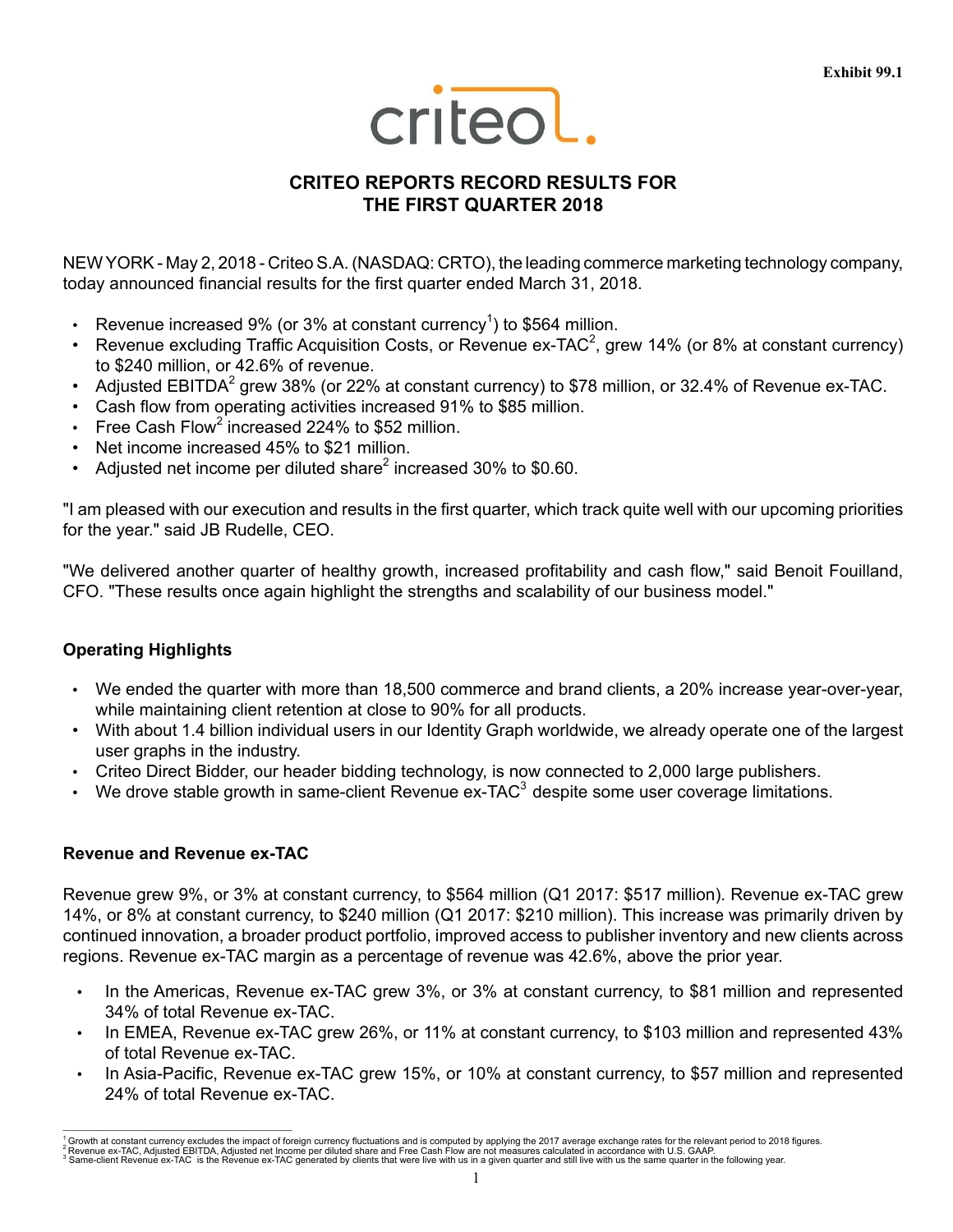## **Net Income and Adjusted Net Income**

Net income increased 45% to \$21 million (Q1 2017: \$15 million). Net income available to shareholders of Criteo S.A. was \$20 million, or \$0.29 per share on a diluted basis (Q1 2017: \$12 million, or \$0.18 per share on a diluted basis). Adjusted net income, or net income adjusted to eliminate the impact of equity awards compensation expense, amortization of acquisition-related intangible assets, acquisition-related costs and deferred price consideration, restructuring costs and the tax impact of these adjustments, increased 31% to \$41 million, or \$0.60 per share on a diluted basis (Q1 2017: \$31 million, or \$0.46 per share on a diluted basis).

# **Adjusted EBITDA and Operating Expenses**

Adjusted EBITDA grew 38%, or 22% at constant currency, to \$78 million (Q1 2017: \$56 million). This increase in Adjusted EBITDA was primarily driven by sustained Revenue ex-TAC performance across all regions, as well as proceeds from a disposal and temporary savings in expenses. Adjusted EBITDA margin as a percentage of Revenue ex-TAC was 32.4% (Q1 2017: 26.9%), a 550-basis point improvement year-over-year.

Operating expenses increased 9% to \$176 million (Q1 2017: \$162 million). Operating expenses, excluding the impact of equity awards compensation expense, pension costs, restructuring costs, depreciation and amortization and acquisition-related costs and deferred price consideration, which we refer to as Non-GAAP Operating Expenses, increased 7% to \$148 million (Q1 2017: \$137 million).

# **Cash Flow and Cash Position**

Cash flow from operating activities increased 91% to \$85 million (Q1 2017: \$44 million). Free Cash Flow, defined as cash flow from operating activities less acquisition of intangible assets, property, plant and equipment and change in accounts payable related to intangible assets, property, plant and equipment, grew 224% to \$52 million (Q1 2017: \$16 million).

## **Business Outlook**

The following forward-looking statements reflect Criteo's expectations as of May 2, 2018.

Second Quarter 2018 Guidance:

- We expect Revenue ex-TAC to be between \$226 million and \$230 million.
- We expect Adjusted EBITDA to be between \$53 million and \$57 million.

Fiscal Year 2018 Guidance:

- We expect Revenue ex-TAC growth for fiscal year 2018 to be between 3% and 8% at constant currency.
- We expect Adjusted EBITDA margin for fiscal 2018 to be between 28% and 30% of Revenue ex-TAC.

The above guidance for the quarter ending June 30, 2018 and the fiscal year ending December 31, 2018, assumes the following exchange rates for the main currencies impacting our business: a U.S. dollar-euro rate of 0.813, a U.S. dollar-Japanese Yen rate of 108, a U.S. dollar-British pound rate of 0.72 and a U.S. dollar-Brazilian real rate of 3.32.

The above guidance assumes no acquisitions are completed during the quarter ending June 30, 2018, and the fiscal year ending December 31, 2018.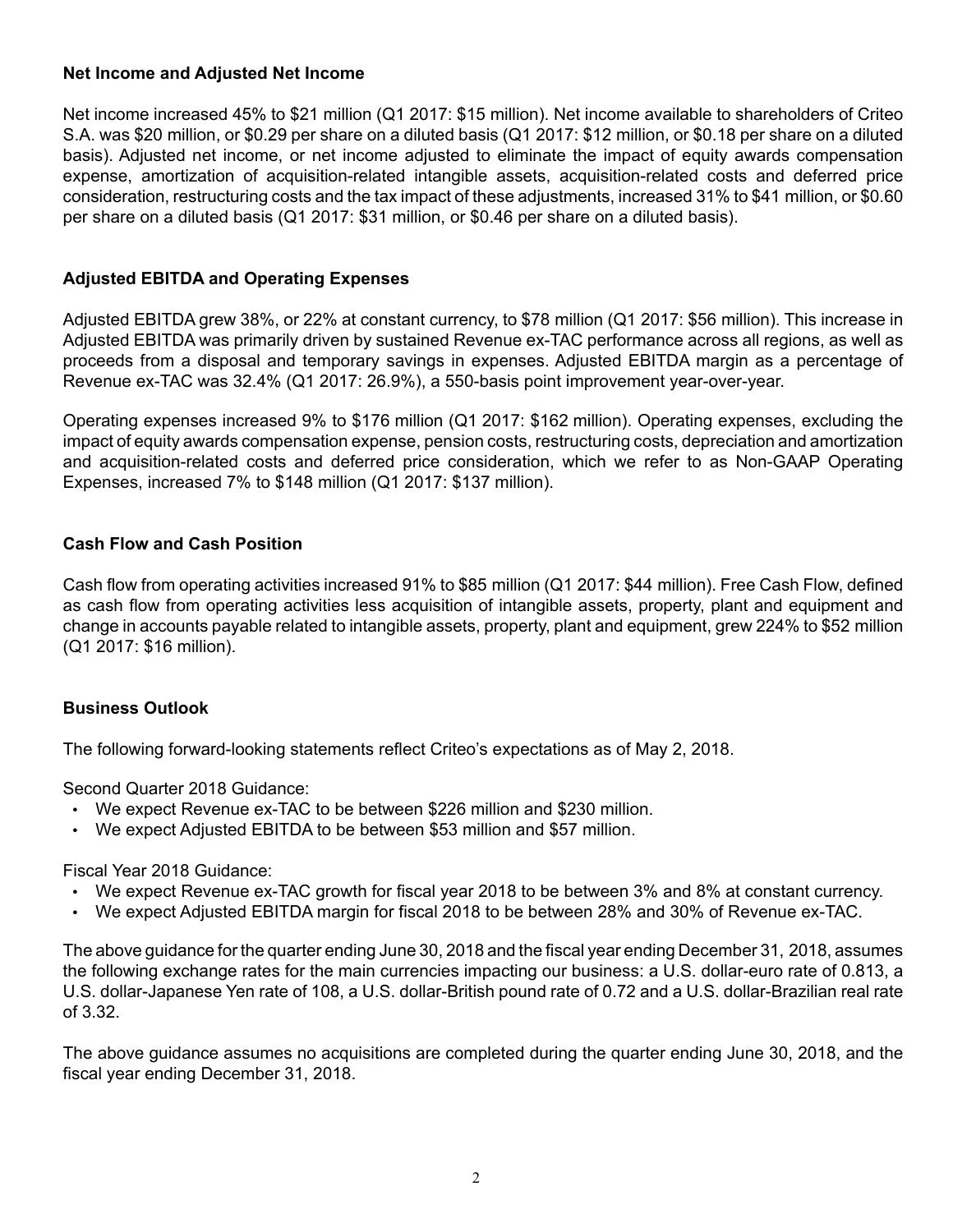Reconciliation of Revenue ex-TAC and Adjusted EBITDA guidance to the closest corresponding U.S. GAAP measure is not available without unreasonable efforts on a forward-looking basis due to the high variability, complexity and low visibility with respect to the charges excluded from these non-GAAP measures; in particular, the measures and effects of equity awards compensation expense specific to equity compensation awards that are directly impacted by unpredictable fluctuations in our share price. We expect the variability of the above charges to have a significant, and potentially unpredictable, impact on our future U.S. GAAP financial results.

# **Non-GAAP Financial Measures**

This press release and its attachments include the following financial measures defined as non-GAAP financial measures by the U.S. Securities and Exchange Commission (the "SEC"): Revenue ex-TAC, Revenue ex-TAC by Region, Revenue ex-TAC margin, Adjusted EBITDA, Adjusted EBITDA margin, Adjusted Net Income, Adjusted Net Income per diluted share, Free Cash Flow and Non-GAAP Operating Expenses. These measures are not calculated in accordance with U.S. GAAP.

Revenue ex-TAC is our revenue excluding Traffic Acquisition Costs ("TAC") generated over the applicable measurement period and Revenue ex-TAC by Region reflects our Revenue ex-TAC by our geographies. Revenue ex-TAC, Revenue ex-TAC by Region and Revenue ex-TAC margin are key measures used by our management and board of directors to evaluate our operating performance, generate future operating plans and make strategic decisions regarding the allocation of capital. In particular, we believe that the elimination of TAC from revenue can provide a useful measure for period-to-period comparisons of our business and across our geographies. Accordingly, we believe that Revenue ex-TAC, Revenue ex-TAC by Region and Revenue ex-TAC margin provide useful information to investors and the market generally in understanding and evaluating our operating results in the same manner as our management and board of directors. Adjusted EBITDA is our consolidated earnings before financial income (expense), income taxes, depreciation and amortization, adjusted to eliminate the impact of equity awards compensation expense, pension service costs, restructuring costs, acquisition-related costs and deferred price consideration. Adjusted EBITDA and Adjusted EBITDA margin are key measures used by our management and board of directors to understand and evaluate our core operating performance and trends, to prepare and approve our annual budget and to develop short- and long-term operational plans. In particular, we believe that by eliminating equity awards compensation expense, pension service costs, restructuring costs, acquisition-related costs and deferred price consideration, Adjusted EBITDA and Adjusted EBITDA margin can provide useful measures for period-to-period comparisons of our business. Accordingly, we believe that Adjusted EBITDA and Adjusted EBITDA margin provide useful information to investors and the market generally in understanding and evaluating our results of operations in the same manner as our management and board of directors.

Adjusted Net Income is our net income adjusted to eliminate the impact of equity awards compensation expense, amortization of acquisition-related intangible assets, acquisition-related costs and deferred price consideration, restructuring costs and the tax impact of these adjustments. Adjusted Net Income and Adjusted Net Income per diluted share are key measures used by our management and board of directors to evaluate operating performance, generate future operating plans and make strategic decisions regarding the allocation of capital. In particular, we believe that by eliminating equity awards compensation expense, amortization of acquisition-related intangible assets, acquisition-related costs and deferred price consideration, restructuring costs and the tax impact of these adjustments, Adjusted Net Income and Adjusted Net Income per diluted share can provide useful measures for period-to-period comparisons of our business. Accordingly, we believe that Adjusted Net Income and Adjusted Net Income per diluted share provide useful information to investors and the market generally in understanding and evaluating our results of operations in the same manner as our management and board of directors.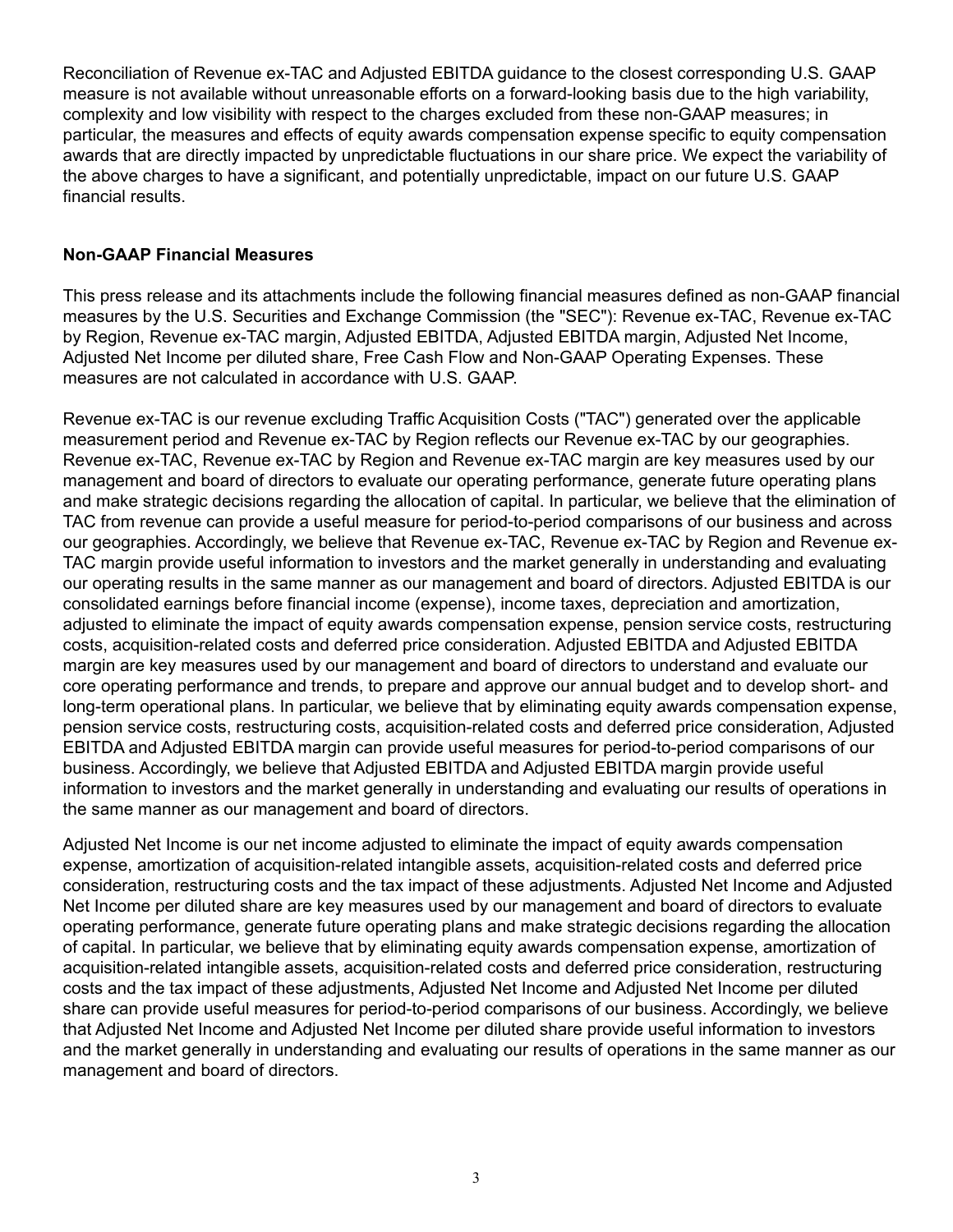Free Cash Flow is defined as cash flow from operating activities less acquisition of intangible assets, property, plant and equipment and change in accounts payable related to intangible assets, property, plant and equipment. Free Cash Flow is a key measure used by our management and board of directors to evaluate the Company's ability to generate cash. Accordingly, we believe that Free Cash Flow permits a more complete and comprehensive analysis of our available cash flows.

Non-GAAP Operating Expenses are our consolidated operating expenses adjusted to eliminate the impact of depreciation and amortization, equity awards compensation expense, pension service costs, restructuring costs, acquisition-related costs and deferred price consideration. The Company uses Non-GAAP Operating Expenses to understand and compare operating results across accounting periods, for internal budgeting and forecasting purposes, for short-term and long-term operational plans, and to assess and measure our financial performance and the ability of our operations to generate cash. We believe Non-GAAP Operating Expenses reflects our ongoing operating expenses in a manner that allows for meaningful period-to-period comparisons and analysis of trends in our business. As a result, we believe that Non-GAAP Operating Expenses provides useful information to investors in understanding and evaluating our core operating performance and trends in the same manner as our management and in comparing financial results across periods. In addition, Non-GAAP Operating Expenses is a key component in calculating Adjusted EBITDA, which is one of the key measures the Company uses to provide its quarterly and annual business outlook to the investment community.

Please refer to the supplemental financial tables provided in the appendix of this press release for a reconciliation of Revenue ex-TAC to revenue, Revenue ex-TAC by Region to revenue by region, Adjusted EBITDA to net income, Adjusted Net Income to net income, Free Cash Flow to cash flow from operating activities, and Non-GAAP Operating Expenses to operating expenses, in each case, the most comparable U.S. GAAP measure. Our use of non-GAAP financial measures has limitations as an analytical tool, and you should not consider such non-GAAP measures in isolation or as a substitute for analysis of our financial results as reported under U.S. GAAP. Some of these limitations are: 1) other companies, including companies in our industry which have similar business arrangements, may address the impact of TAC differently; and 2) other companies may report Revenue ex-TAC, Revenue ex-TAC by Region, Adjusted EBITDA, Adjusted Net Income, Free Cash Flow, Non-GAAP Operating Expenses or similarly titled measures but calculate them differently or over different regions, which reduces their usefulness as comparative measures. Because of these and other limitations, you should consider these measures alongside our U.S. GAAP financial results, including revenue and net income.

## **Forward-Looking Statements Disclosure**

This press release contains forward-looking statements, including projected financial results for the quarter ending June 30, 2018 and the fiscal year ending December 31, 2018, our expectations regarding our market opportunity and future growth prospects and other statements that are not historical facts and involve risks and uncertainties that could cause actual results to differ materially.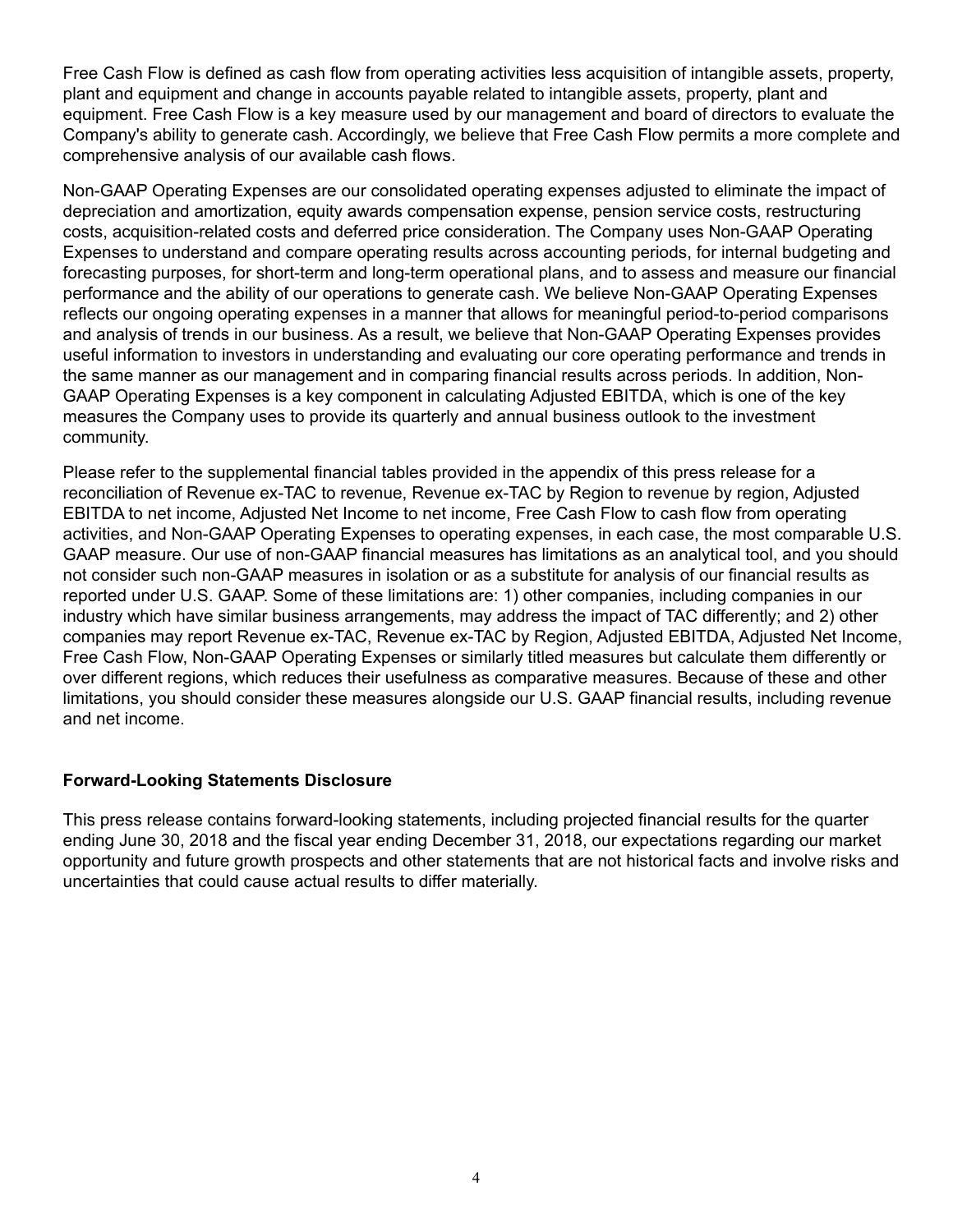Factors that might cause or contribute to such differences include, but are not limited to: failure related to our technology and our ability to respond to changes in technology, uncertainty regarding our ability to access a consistent supply of internet display advertising inventory and expand access to such inventory, investments in new business opportunities and the timing of these investments, whether the projected benefits of acquisitions materialize as expected, uncertainty regarding international growth and expansion, the impact of competition, uncertainty regarding legislative, regulatory or self-regulatory developments regarding data privacy matters and the impact of efforts by other participants in our industry to comply therewith, failure to enhance our brand costeffectively, recent growth rates not being indicative of future growth, our ability to manage growth, potential fluctuations in operating results, our ability to grow our base of clients, and the financial impact of maximizing Revenue ex-TAC, as well as risks related to future opportunities and plans, including the uncertainty of expected future financial performance and results and those risks detailed from time-to-time under the caption "Risk Factors" and elsewhere in the Company's SEC filings and reports, including the Company's Annual Report on Form 10-K filed with the SEC on March 1, 2018, and the Quarterly Report on Form 10-Q for the quarter ended March 31, 2018 that will be filed with the SEC, as well as future filings and reports by the Company. Except as required by law, the Company undertakes no duty or obligation to update any forwardlooking statements contained in this release as a result of new information, future events, changes in expectations or otherwise.

# **Conference Call Information**

Criteo's earnings conference call will take place today, May 2, 2018, at **8:00 AM ET, 2:00 PM CET**. The conference call will be webcast live on the Company's website http://ir.criteo.com and will be available for replay.

Conference call details:

- U.S. callers: +1 855 209 8212
- International callers: +1 412 317 0788 or +33 1 76 74 05 02

Please ask to be joined into the **"Criteo S.A."** call.

# **About Criteo**

Criteo (NASDAQ: CRTO) the leader in commerce marketing, is building the highest performing and open commerce marketing ecosystem to drive profits and sales for retailers and brands. 2,700 Criteo team members partner with over 18,000 customers and thousands of publishers across the globe to deliver performance at scale by connecting shoppers to the things they need and love. Designed for commerce, Criteo Commerce Marketing Ecosystem sees over \$600 billion in annual commerce sales data.

For more information, please visit www.criteo.com.

## **Contacts**

*Criteo Investor Relations* Edouard Lassalle, VP, Head of IR, e.lassalle@criteo.com Friederike Edelmann, IR Director, f.edelmann@criteo.com

*Criteo Public Relations* Emma Ferns, Global PR director, e.ferns@criteo.com

## **Financial information to follow**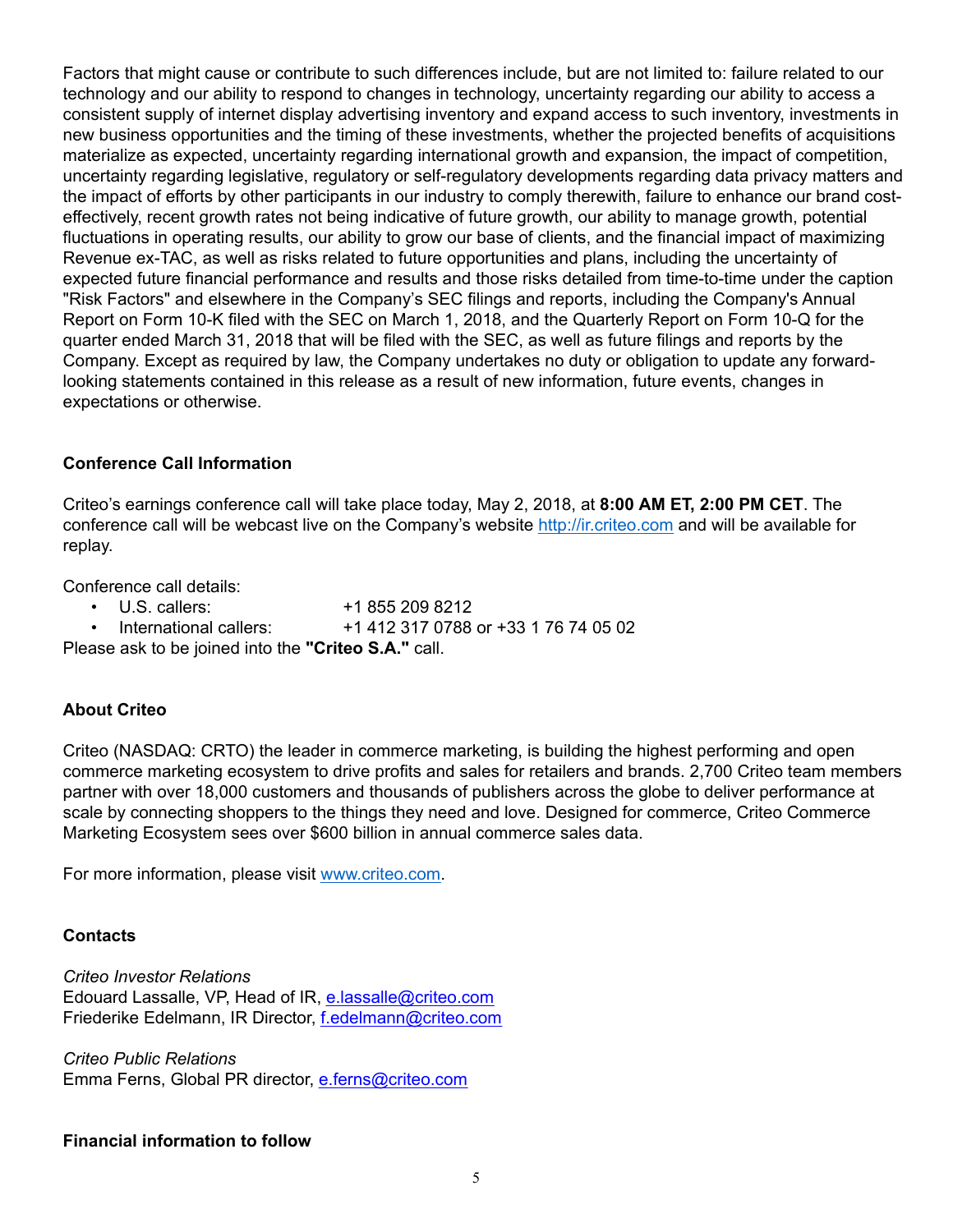# **CRITEO S.A. Consolidated Statement of Financial Position (U.S. dollars in thousands) (unaudited)**

|                                                                                                                                                                   | December 31, 2017       |           |               | March 31, 2018 |
|-------------------------------------------------------------------------------------------------------------------------------------------------------------------|-------------------------|-----------|---------------|----------------|
| Assets                                                                                                                                                            |                         |           |               |                |
| Current assets:                                                                                                                                                   |                         |           |               |                |
| Cash and cash equivalents                                                                                                                                         | \$                      | 414,111   | -\$           | 483,874        |
| Trade receivables, net of allowances                                                                                                                              |                         | 484,101   |               | 395,707        |
| Income taxes                                                                                                                                                      |                         | 8,882     |               | 7,646          |
| Other taxes                                                                                                                                                       |                         | 58,346    |               | 52,557         |
| Other current assets                                                                                                                                              |                         | 26,327    |               | 26,463         |
| Total current assets                                                                                                                                              |                         | 991,767   |               | 966,247        |
| Property, plant and equipment, net                                                                                                                                |                         | 161,738   |               | 153,252        |
| Intangible assets, net                                                                                                                                            |                         | 96,223    |               | 92,384         |
| Goodwill                                                                                                                                                          |                         | 236,826   |               | 237,757        |
| Non-current financial assets                                                                                                                                      |                         | 19,525    |               | 21,137         |
| Deferred tax assets                                                                                                                                               |                         | 25,221    |               | 28,583         |
| Total non-current assets                                                                                                                                          |                         | 539,533   |               | 533,113        |
| <b>Total assets</b>                                                                                                                                               | \$                      | 1,531,300 | \$            | 1,499,360      |
|                                                                                                                                                                   |                         |           |               |                |
| Liabilities and shareholders' equity                                                                                                                              |                         |           |               |                |
| <b>Current liabilities:</b>                                                                                                                                       |                         |           |               |                |
| Trade payables                                                                                                                                                    | \$                      | 417,032   | -\$           | 359,296        |
| Contingencies                                                                                                                                                     |                         | 1,798     |               | 836            |
| Income taxes                                                                                                                                                      |                         | 9,997     |               | 10,403         |
| Financial liabilities - current portion                                                                                                                           |                         | 1,499     |               | 1,747          |
| Other taxes                                                                                                                                                       |                         | 58,783    |               | 52,342         |
| Employee - related payables                                                                                                                                       |                         | 66,219    |               | 65,646         |
| Other current liabilities                                                                                                                                         |                         | 65,677    |               | 29,851         |
| <b>Total current liabilities</b>                                                                                                                                  |                         | 621,005   |               | 520,121        |
| Deferred tax liabilities                                                                                                                                          |                         | 2,497     |               | 2,552          |
| Retirement benefit obligation                                                                                                                                     |                         | 5,149     |               | 5,748          |
| Financial liabilities - non current portion                                                                                                                       |                         | 2,158     |               | 2,022          |
| Other non-current liabilities                                                                                                                                     |                         | 2,793     |               | 5,246          |
| Total non-current liabilities                                                                                                                                     |                         | 12,597    |               | 15,568         |
| <b>Total liabilities</b>                                                                                                                                          |                         | 633,602   |               | 535,689        |
| Commitments and contingencies                                                                                                                                     |                         |           |               |                |
| Shareholders' equity:                                                                                                                                             |                         |           |               |                |
| Common shares, €0.025 par value, 66,085,097 and 66,248,351<br>shares authorized, issued and outstanding at December 31, 2017 and<br>March 31, 2018, respectively. |                         | 2,152     |               | 2,157          |
| Additional paid-in capital                                                                                                                                        |                         | 591,404   |               | 610,281        |
| Accumulated other comprehensive income (loss)                                                                                                                     |                         | (12, 241) |               | 12,710         |
| Retained earnings                                                                                                                                                 |                         | 300,210   |               | 320,020        |
| Equity - attributable to shareholders of Criteo S.A.                                                                                                              |                         | 881,525   |               | 945,168        |
| Non-controlling interests                                                                                                                                         |                         | 16,173    |               | 18,503         |
| Total equity                                                                                                                                                      |                         | 897,698   |               | 963,671        |
| Total equity and liabilities                                                                                                                                      | $\sqrt[6]{\frac{1}{2}}$ | 1,531,300 | $\sqrt[6]{3}$ | 1,499,360      |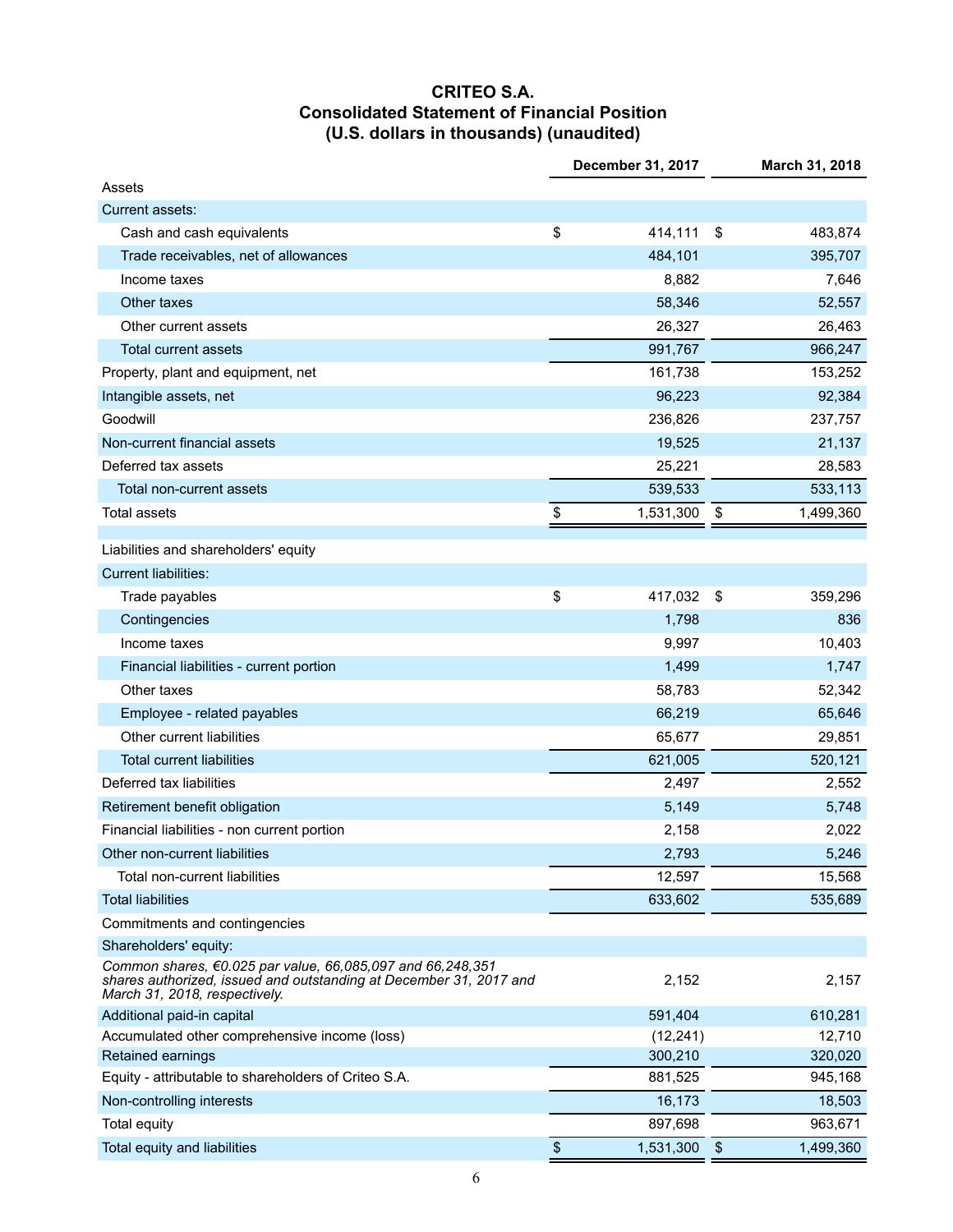# **CRITEO S.A. Consolidated Statement of Income (U.S. dollars in thousands, except share and per share data) (unaudited)**

|                                                                          |                 | <b>Three Months Ended</b> |                         |            |               |
|--------------------------------------------------------------------------|-----------------|---------------------------|-------------------------|------------|---------------|
|                                                                          |                 | March 31,                 |                         |            |               |
|                                                                          |                 | 2017                      |                         | 2018       | YoY<br>Change |
| Revenue                                                                  | \$              | 516,667                   | $\sqrt[6]{\frac{1}{2}}$ | 564,164    | 9 %           |
| Cost of revenue                                                          |                 |                           |                         |            |               |
| Traffic acquisition cost                                                 |                 | (306, 693)                |                         | (323, 746) | 6 %           |
| Other cost of revenue                                                    |                 | (27, 155)                 |                         | (30, 059)  | 11 %          |
| Gross profit                                                             |                 | 182,819                   |                         | 210,359    | 15 %          |
| Operating expenses:                                                      |                 |                           |                         |            |               |
| Research and development expenses                                        |                 | (39, 521)                 |                         | (45, 318)  | 15 %          |
| Sales and operations expenses                                            |                 | (90, 730)                 |                         | (95, 649)  | 5 %           |
| General and administrative expenses                                      |                 | (31, 516)                 |                         | (34, 591)  | 10 %          |
| <b>Total Operating expenses</b>                                          |                 | (161, 767)                |                         | (175, 558) | 9 %           |
| Income from operations                                                   |                 | 21,052                    |                         | 34,801     | 65 %          |
| Financial income (expense)                                               |                 | (2, 333)                  |                         | (1, 325)   | (43)%         |
| Income before taxes                                                      |                 | 18,719                    |                         | 33,476     | 79 %          |
| Provision for income taxes                                               |                 | (4,201)                   |                         | (12, 386)  | 195 %         |
| Net Income                                                               | \$              | 14,518                    | \$                      | 21,090     | 45 %          |
| Net income available to shareholders of Criteo S.A                       | \$              | 12,442                    | \$                      | 19,809     | 59 %          |
| Net income available to non-controlling interests                        | $\overline{\$}$ | 2,076                     | $\overline{\$}$         | 1,281      | (38)%         |
| Weighted average shares outstanding used in computing per share amounts: |                 |                           |                         |            |               |
| <b>Basic</b>                                                             |                 | 64,189,194                |                         | 66,160,375 |               |
| <b>Diluted</b>                                                           |                 | 67,283,012                |                         | 67,469,738 |               |
| Net income allocated to shareholders per share:                          |                 |                           |                         |            |               |
| Basic                                                                    | \$              | 0.19                      | \$                      | 0.30       | 58 %          |
| <b>Diluted</b>                                                           | \$              | 0.18                      | \$                      | 0.29       | 61 %          |
|                                                                          |                 |                           |                         |            |               |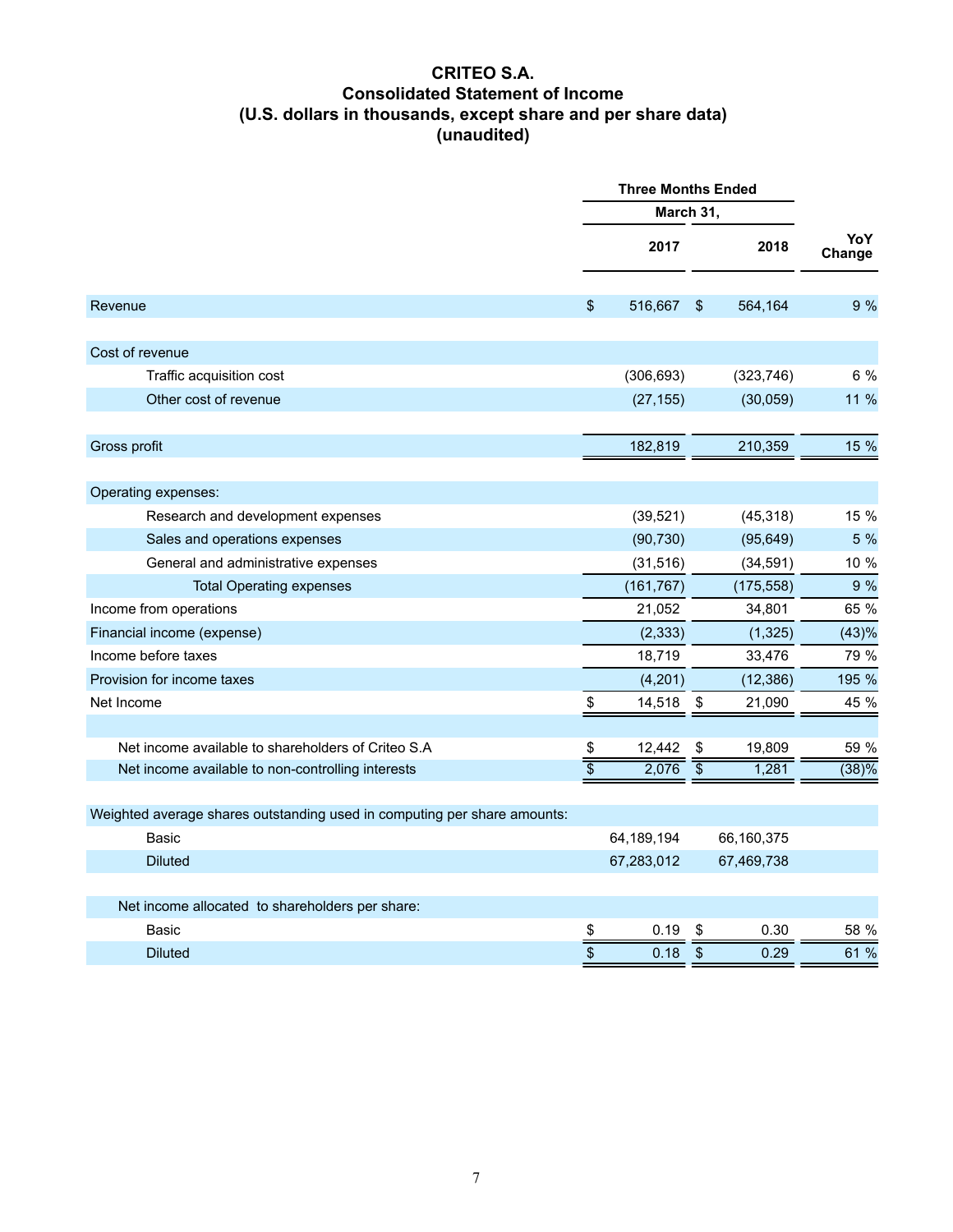## **CRITEO S.A. Consolidated Statement of Cash Flows (U.S. dollars in thousands) (unaudited)**

|                                                                                           | <b>Three Months Ended</b> |    |           |               |
|-------------------------------------------------------------------------------------------|---------------------------|----|-----------|---------------|
|                                                                                           | March 31,                 |    |           |               |
|                                                                                           | 2017                      |    | 2018      | YoY<br>Change |
| Net income                                                                                | \$<br>14,518              | \$ | 21,090    | 45 %          |
| Non-cash and non-operating items                                                          | 41,473                    |    | 53,966    | 30 %          |
| - Amortization and provisions                                                             | 22,316                    |    | 26,050    | 17 %          |
| - Equity awards compensation expense (1)                                                  | 14,940                    |    | 18,829    | 26 %          |
| - Net gain or loss on disposal of non-current assets                                      |                           |    |           | $-$ %         |
| - Interest accrued and non-cash financial income and expense                              | 16                        |    | 23        | 44 %          |
| - Change in deferred taxes                                                                | (6, 870)                  |    | (3, 146)  | (54)%         |
| - Income tax for the period                                                               | 11,071                    |    | 15,532    | 40 %          |
| - Other $(2)$                                                                             |                           |    | (3,322)   | (100)%        |
| Changes in working capital related to operating activities                                | (70)                      |    | 23,687    | <b>NM</b>     |
| - Decrease in trade receivables                                                           | 59,569                    |    | 91,292    | 53 %          |
| - Decrease in trade payables                                                              | (75,030)                  |    | (62, 945) | (16)%         |
| - Decrease in other current assets                                                        | 8,253                     |    | 7,958     | (4)%          |
| - Increase/(decrease) in other current liabilities <sup>(2)</sup>                         | 7,138                     |    | (12, 618) | (277)%        |
| Income taxes paid                                                                         | (11, 683)                 |    | (14, 216) | 22 %          |
| CASH FROM OPERATING ACTIVITIES                                                            | 44,238                    |    | 84,527    | 91 %          |
| Acquisition of intangible assets, property, plant and equipment                           | (23, 267)                 |    | (7, 413)  | (68)%         |
| Change in accounts payable related to intangible assets, property, plant and<br>equipment | (4,939)                   |    | (25, 154) | 409 %         |
| Disposal of business, net of cash disposed                                                |                           |    | (10, 811) | (100)%        |
| Change in other non-current financial assets                                              | (431)                     |    | (112)     | (74)%         |
| CASH USED FOR INVESTING ACTIVITIES                                                        | (28, 637)                 |    | (43, 490) | 52 %          |
| Issuance of long-term borrowings                                                          |                           |    |           | $-$ %         |
| Repayment of borrowings <sup>(3)</sup>                                                    | (2,053)                   |    | (238)     | (88)%         |
| Proceeds from capital increase                                                            | 12,937                    |    | 166       | (99)%         |
| Change in other financial liabilities <sup>(2)</sup>                                      | 119                       |    | 16,845    | NM.           |
| <b>CASH FROM FINANCING ACTIVITIES</b>                                                     | 11,003                    |    | 16,773    | 52 %          |
| CHANGE IN NET CASH AND CASH EQUIVALENTS                                                   | 26,604                    |    | 57,810    | 117 %         |
| Net cash and cash equivalents at beginning of period                                      | 270,317                   |    | 414,111   | 53 %          |
| Effect of exchange rates changes on cash and cash equivalents <sup>(2)</sup>              | 6,892                     |    | 11,953    | 73 %          |
| Net cash and cash equivalents at end of period                                            | \$<br>303,813             | \$ | 483,874   | 59 %          |

 $^{(1)}$  Of which \$14.6 million and \$18.4 million of equity awards compensation expense consisted of share-based compensation expense according to ASC 718 Compensation - stock compensation for the quarter ended March 31, 2017 and 2018, respectively.

 $^{(2)}$  During the three months ended March 31, 2018, the Company reported the cash impact of the settlement of hedging derivatives related to financing activities in cash from (used for) financing activities in the unaudited consolidated statements of cash flows

<sup>(3)</sup> Interest paid for the years ended March 31, 2017 and 2018 amounted to \$0.7 million and \$0.4 million respectively.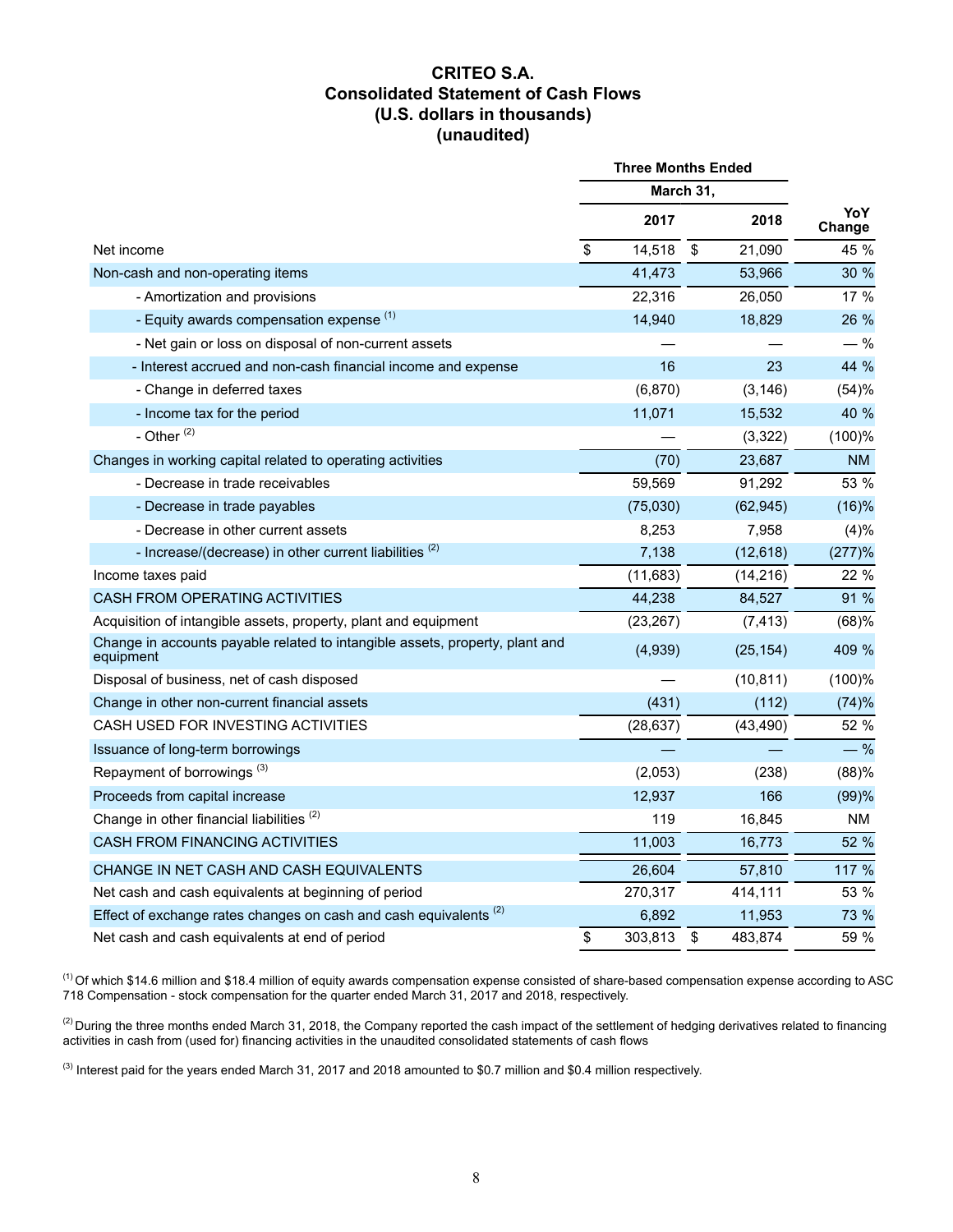## **CRITEO S.A. Reconciliation of Cash from Operating Activities to Free Cash Flow (U.S. dollars in thousands) (unaudited)**

|                                                                                        | <b>Three Months Ended</b> |           |     |           |               |  |
|----------------------------------------------------------------------------------------|---------------------------|-----------|-----|-----------|---------------|--|
|                                                                                        | March 31,                 |           |     |           |               |  |
|                                                                                        |                           | 2017      |     | 2018      | YoY<br>Change |  |
| CASH FROM OPERATING ACTIVITIES                                                         | \$                        | 44.238    | \$. | 84.527    | 91%           |  |
| Acquisition of intangible assets, property, plant and equipment                        |                           | (23, 267) |     | (7, 413)  | (68)%         |  |
| Change in accounts payable related to intangible assets, property, plant and equipment |                           | (4,939)   |     | (25, 154) | 409 %         |  |
| FREE CASH FLOW (1)                                                                     | \$                        | 16,032    | S.  | 51,960    | 224 %         |  |

 $^{(1)}$  Free Cash Flow is defined as cash flow from operating activities less acquisition of intangible assets, property, plant and equipment and change in accounts payable related to intangible assets, property, plant and equipment.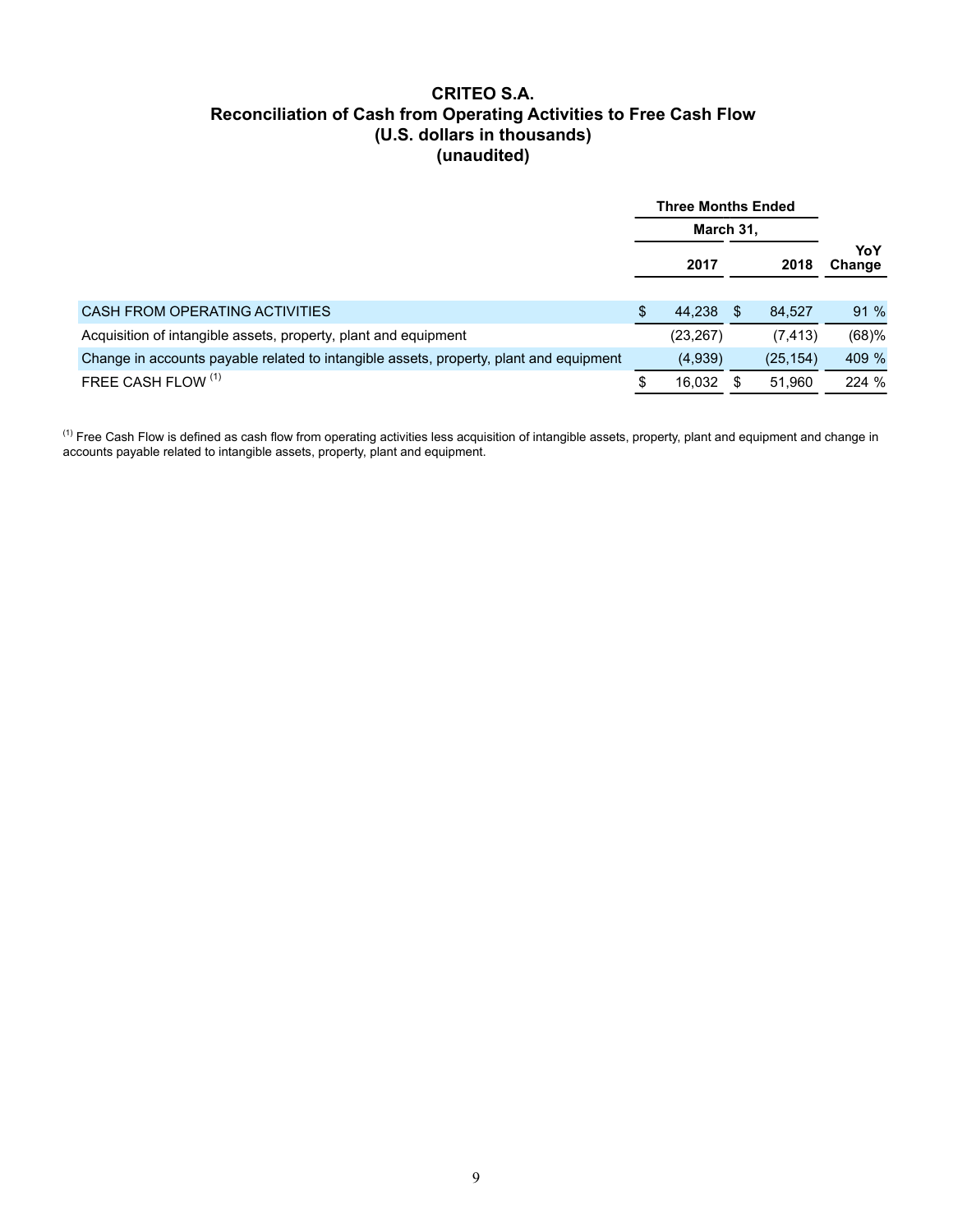### **CRITEO S.A. Reconciliation of Revenue ex-TAC by Region to Revenue by Region (U.S. dollars in thousands) (unaudited)**

|                               | <b>Three Months Ended</b> |    |            |    |            |                   |                                                     |
|-------------------------------|---------------------------|----|------------|----|------------|-------------------|-----------------------------------------------------|
|                               |                           |    | March 31,  |    |            |                   |                                                     |
|                               | <b>Region</b>             |    | 2017       |    | 2018       | <b>YoY Change</b> | <b>YoY Change</b><br>at Constant<br><b>Currency</b> |
| Revenue                       |                           |    |            |    |            |                   |                                                     |
|                               | Americas                  | \$ | 208,013    | \$ | 212,695    | 2%                | 2%                                                  |
|                               | <b>EMEA</b>               |    | 189,092    |    | 222,611    | 18%               | 4 %                                                 |
|                               | Asia-Pacific              |    | 119,562    |    | 128,858    | 8%                | 3%                                                  |
|                               | Total                     |    | 516,667    |    | 564,164    | 9%                | 3%                                                  |
|                               |                           |    |            |    |            |                   |                                                     |
| Traffic acquisition costs     |                           |    |            |    |            |                   |                                                     |
|                               | Americas                  |    | (128, 867) |    | (131, 521) | 2%                | 2%                                                  |
|                               | <b>EMEA</b>               |    | (107, 583) |    | (119, 893) | 11%               | (1)%                                                |
|                               | Asia-Pacific              |    | (70, 243)  |    | (72, 332)  | 3%                | (1)%                                                |
|                               | Total                     |    | (306, 693) |    | (323, 746) | 6%                | $-$ %                                               |
|                               |                           |    |            |    |            |                   |                                                     |
| Revenue ex-TAC <sup>(1)</sup> |                           |    |            |    |            |                   |                                                     |
|                               | Americas                  |    | 79,146     |    | 81,174     | 3%                | 3 %                                                 |
|                               | <b>EMEA</b>               |    | 81,509     |    | 102,718    | 26%               | 11 %                                                |
|                               | Asia-Pacific              |    | 49,319     |    | 56,526     | 15%               | 10 %                                                |
|                               | Total                     | \$ | 209,974    | \$ | 240,418    | 14%               | 8 %                                                 |

<sup>(1)</sup> We define Revenue ex-TAC as our revenue excluding traffic acquisition costs generated over the applicable measurement period. Revenue ex-TAC and Revenue, Traffic Acquisition Costs and Revenue ex-TAC by Region are not measures calculated in accordance with U.S. GAAP. We have included Revenue ex-TAC and Revenue, Traffic Acquisition Costs and Revenue ex-TAC by Region because they are key measures used by our management and board of directors to evaluate operating performance, generate future operating plans and make strategic decisions regarding the allocation of capital. In particular, we believe that the elimination of TAC from revenue and review of these measures by region can provide useful measures for period-to-period comparisons of our business. Accordingly, we believe that Revenue ex-TAC and Revenue, Traffic Acquisition Costs and Revenue ex-TAC by Region provide useful information to investors and others in understanding and evaluating our results of operations in the same manner as our management and board of directors. Our use of Revenue ex-TAC and Revenue, Traffic Acquisition Costs and Revenue ex-TAC by Region has limitations as an analytical tool, and you should not consider them in isolation or as a substitute for analysis of our financial results as reported under U.S. GAAP. Some of these limitations are: (a) other companies, including companies in our industry which have similar business arrangements, may address the impact of TAC differently; (b) other companies may report Revenue, Traffic Acquisition Costs and Revenue ex-TAC by Region or similarly titled measures but define the regions differently, which reduces their effectiveness as a comparative measure; and (c) other companies may report Revenue ex-TAC or similarly titled measures but calculate them differently, which reduces their usefulness as a comparative measure. Because of these and other limitations, you should consider Revenue ex-TAC and Revenue, Traffic Acquisition Costs and Revenue ex-TAC by Region alongside our other U.S. GAAP financial results, including revenue. The above table provides a reconciliation of Revenue ex-TAC to revenue and Revenue ex-TAC by Region to revenue by region.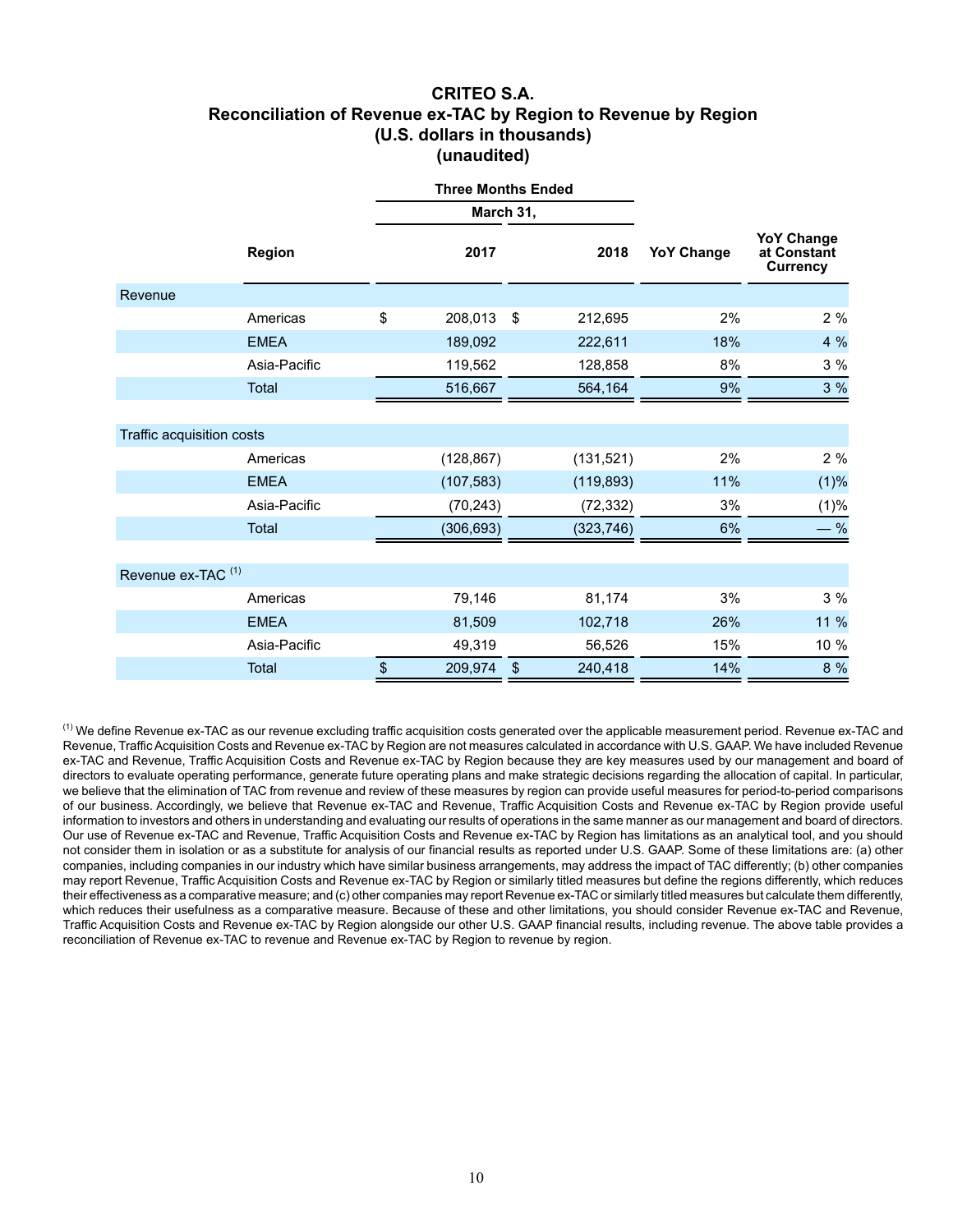## **CRITEO S.A. Reconciliation of Adjusted EBITDA to Net Income (U.S. dollars in thousands) (unaudited)**

|                                       |                                     | <b>Three Months Ended</b> |                   |  |
|---------------------------------------|-------------------------------------|---------------------------|-------------------|--|
|                                       |                                     | March 31,                 |                   |  |
|                                       | 2017                                | 2018                      | <b>YoY Change</b> |  |
| Net income                            | $\boldsymbol{\mathsf{S}}$<br>14,518 | $\frac{1}{2}$<br>21,090   | 45 %              |  |
| Adjustments:                          |                                     |                           |                   |  |
| Financial (income) expense            | 2,333                               | 1,325                     | (43)%             |  |
| Provision for income taxes            | 4,201                               | 12,386                    | 195 %             |  |
| Equity awards compensation expense    | 14,940                              | 19,303                    | 29 %              |  |
| Research and development              | 3,916                               | 4,555                     | 16 %              |  |
| Sales and operations                  | 6,710                               | 7,832                     | 17 %              |  |
| General and administrative            | 4,314                               | 6,916                     | 60 %              |  |
| Pension service costs                 | 290                                 | 434                       | 50 %              |  |
| Research and development              | 146                                 | 220                       | 51 %              |  |
| Sales and operations                  | 59                                  | 79                        | 34 %              |  |
| General and administrative            | 85                                  | 135                       | 59 %              |  |
| Depreciation and amortization expense | 20,167                              | 23,646                    | 17 %              |  |
| Cost of revenue                       | 11,091                              | 15,249                    | 37 %              |  |
| Research and development              | 2,944                               | 2,221                     | (25)%             |  |
| Sales and operations                  | 4,961                               | 4,454                     | (10)%             |  |
| General and administrative            | 1,171                               | 1,722                     | 47 %              |  |
| Acquisition-related costs             | 6                                   |                           | (100)%            |  |
| General and administrative            | $6\phantom{1}6$                     |                           | (100)%            |  |
| Restructuring                         |                                     | (252)                     | $-$ %             |  |
| Cost of revenue                       |                                     |                           | $-$ %             |  |
| Research and development              |                                     | (348)                     | (100)%            |  |
| Sales and operations                  |                                     | 107                       | 100 %             |  |
| General and administrative            |                                     | (11)                      | (100)%            |  |
| Total net adjustments                 | 41,936                              | 56,842                    | 36 %              |  |
| Adjusted EBITDA <sup>(1)</sup>        | \$<br>56,454                        | 77,932<br>\$              | 38 %              |  |

 $<sup>(1)</sup>$  We define Adjusted EBITDA as our consolidated earnings before financial income (expense), income taxes, depreciation and amortization, adjusted to</sup> eliminate the impact of equity awards compensation expense, pension service costs, restructuring costs, acquisition-related costs and deferred price consideration. Adjusted EBITDA is not a measure calculated in accordance with U.S. GAAP. We have included Adjusted EBITDA because it is a key measure used by our management and board of directors to understand and evaluate our core operating performance and trends, to prepare and approve our annual budget and to develop short-term and long-term operational plans. In particular, we believe that the elimination of equity awards compensation expense, pension service costs, restructuring costs, acquisition-related costs and deferred price consideration in calculating Adjusted EBITDA can provide a useful measure for period-to-period comparisons of our business. Accordingly, we believe that Adjusted EBITDA provides useful information to investors and others in understanding and evaluating our results of operations in the same manner as our management and board of directors. Our use of Adjusted EBITDA has limitations as an analytical tool, and you should not consider it in isolation or as a substitute for analysis of our financial results as reported under U.S. GAAP. Some of these limitations are: (a) although depreciation and amortization are non-cash charges, the assets being depreciated and amortized may have to be replaced in the future, and Adjusted EBITDA does not reflect cash capital expenditure requirements for such replacements or for new capital expenditure requirements; (b) Adjusted EBITDA does not reflect changes in, or cash requirements for, our working capital needs; (c) Adjusted EBITDA does not reflect the potentially dilutive impact of equity-based compensation; (d) Adjusted EBITDA does not reflect tax payments that may represent a reduction in cash available to us; and (e) other companies, including companies in our industry, may calculate Adjusted EBITDA or similarly titled measures differently, which reduces their usefulness as a comparative measure. Because of these and other limitations, you should consider Adjusted EBITDA alongside our U.S. GAAP financial results, including net income.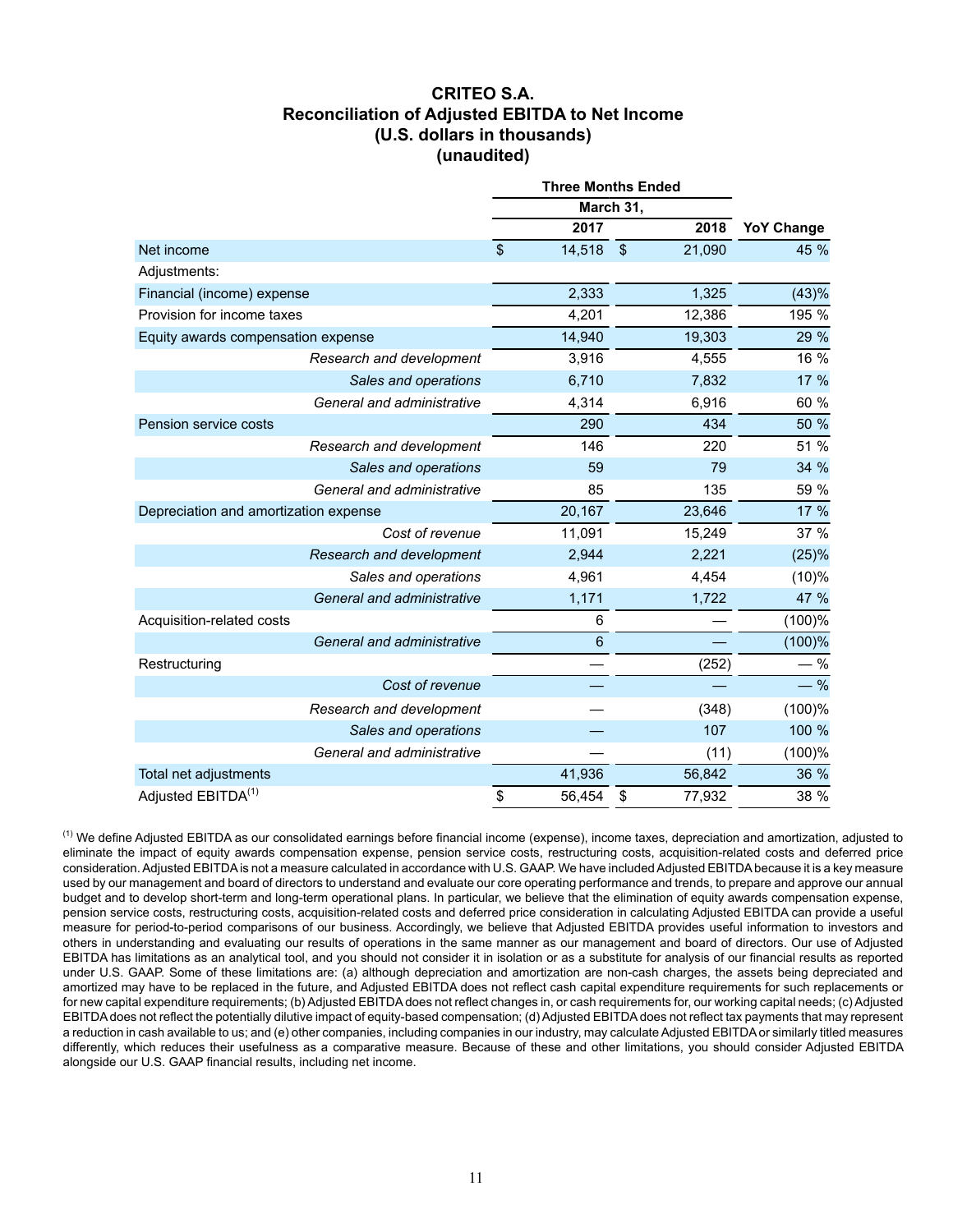# **CRITEO S.A. Reconciliation from Non-GAAP Operating Expenses to Operating Expenses under GAAP (U.S. dollars in thousands) (unaudited)**

|                                                  | <b>Three Months Ended</b>                     |            |               |  |  |  |
|--------------------------------------------------|-----------------------------------------------|------------|---------------|--|--|--|
|                                                  | March 31,                                     |            |               |  |  |  |
|                                                  | 2017                                          | 2018       | YoY<br>Change |  |  |  |
|                                                  |                                               |            |               |  |  |  |
| Research and Development expenses                | \$<br>$(39,521)$ \$                           | (45, 318)  | 15 %          |  |  |  |
| Equity awards compensation expense               | 3,916                                         | 4,555      | 16 %          |  |  |  |
| Depreciation and Amortization expense            | 2,944                                         | 2,221      | (25)%         |  |  |  |
| Pension service costs                            | 146                                           | 220        | 51 %          |  |  |  |
| Acquisition-related deferred price consideration |                                               |            | $-$ %         |  |  |  |
| Restructuring                                    |                                               | (348)      | (100)%        |  |  |  |
| Non GAAP - Research and Development expenses     | (32, 515)                                     | (38, 670)  | 19 %          |  |  |  |
| Sales and Operations expenses                    | (90, 730)                                     | (95, 649)  | 5 %           |  |  |  |
| Equity awards compensation expense               | 6,710                                         | 7,832      | 17 %          |  |  |  |
| Depreciation and Amortization expense            | 4,961                                         | 4,454      | (10)%         |  |  |  |
| Pension service costs                            | 59                                            | 79         | 34 %          |  |  |  |
| Restructuring                                    |                                               | 107        | 100 %         |  |  |  |
| Non GAAP - Sales and Operations expenses         | (79,000)                                      | (83, 177)  | 5 %           |  |  |  |
| General and Administrative expenses              | (31, 516)                                     | (34, 591)  | 10 %          |  |  |  |
| Equity awards compensation expense               | 4,314                                         | 6,916      | 60 %          |  |  |  |
| Depreciation and Amortization expense            | 1,171                                         | 1,722      | 47 %          |  |  |  |
| Pension service costs                            | 85                                            | 135        | 59 %          |  |  |  |
| Acquisition related costs                        | 6                                             |            | (100)%        |  |  |  |
| Restructuring                                    |                                               | (11)       | (100)%        |  |  |  |
| Non GAAP - General and Administrative expenses   | (25, 940)                                     | (25, 829)  | $-$ %         |  |  |  |
| <b>Total Operating expenses</b>                  | (161, 767)                                    | (175, 558) | 9 %           |  |  |  |
| Equity awards compensation expense               | 14,940                                        | 19,303     | 29 %          |  |  |  |
| Depreciation and Amortization expense            | 9,076                                         | 8,397      | (7)%          |  |  |  |
| Pension service costs                            | 290                                           | 434        | 50 %          |  |  |  |
| Acquisition-related costs                        | 6                                             |            | $(100)$ %     |  |  |  |
| Restructuring                                    |                                               | (252)      | (100)%        |  |  |  |
| Total Non GAAP Operating expenses (1)            | \$<br>$\boldsymbol{\mathsf{S}}$<br>(137, 455) | (147, 676) | 7%            |  |  |  |

<sup>(1)</sup> We define Non-GAAP Operating Expenses as our consolidated operating expenses adjusted to eliminate the impact of depreciation and amortization, equity awards compensation expense, pension service costs, restructuring costs, acquisition-related costs and deferred price consideration. The Company uses Non-GAAP Operating Expenses to understand and compare operating results across accounting periods, for internal budgeting and forecasting purposes, for short-term and long-term operational plans, and to assess and measure our financial performance and the ability of our operations to generate cash. We believe Non-GAAP Operating Expenses reflects our ongoing operating expenses in a manner that allows for meaningful period-to-period comparisons and analysis of trends in our business. As a result, we believe that Non-GAAP Operating Expenses provides useful information to investors in understanding and evaluating our core operating performance and trends in the same manner as our management and in comparing financial results across periods. In addition, Non-GAAP Operating Expenses is a key component in calculating Adjusted EBITDA, which is one of the key measures we use to provide our quarterly and annual business outlook to the investment community.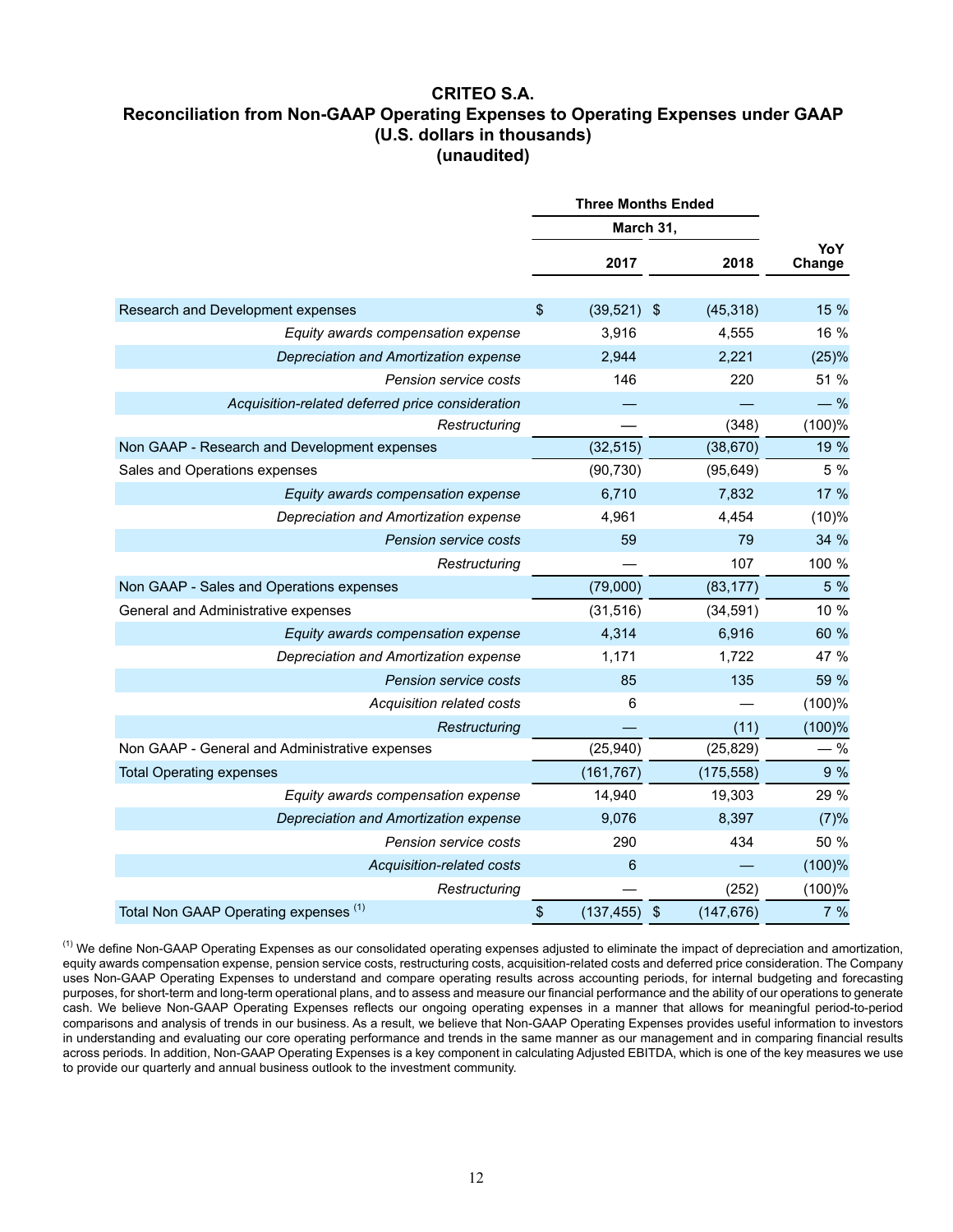## **CRITEO S.A. Detailed Information on Selected Items (U.S. dollars in thousands) (unaudited)**

|                                             | <b>Three Months Ended</b> |             |                   |
|---------------------------------------------|---------------------------|-------------|-------------------|
|                                             | March 31,                 |             |                   |
|                                             | 2017                      | 2018        | <b>YoY Change</b> |
| Equity awards compensation expense          |                           |             |                   |
| Research and development                    | \$<br>3,916               | \$<br>4,555 | 16 %              |
| Sales and operations                        | 6,710                     | 7,832       | 17 %              |
| General and administrative                  | 4,314                     | 6,916       | 60 %              |
| Total equity awards compensation expense    | 14,940                    | 19,303      | 29 %              |
|                                             |                           |             |                   |
| Pension service costs                       |                           |             |                   |
| Research and development                    | 146                       | 220         | 51 %              |
| Sales and operations                        | 59                        | 79          | 34 %              |
| General and administrative                  | 85                        | 135         | 59 %              |
| Total pension service costs                 | 290                       | 434         | 50 %              |
|                                             |                           |             |                   |
| Depreciation and amortization expense       |                           |             |                   |
| Cost of revenue                             | 11,091                    | 15,249      | 37 %              |
| Research and development                    | 2,944                     | 2,221       | (25)%             |
| Sales and operations                        | 4,961                     | 4,454       | (10)%             |
| General and administrative                  | 1,171                     | 1,722       | 47 %              |
| Total depreciation and amortization expense | 20,167                    | 23,646      | 17 %              |
|                                             |                           |             |                   |
| Acquisition-related costs                   |                           |             |                   |
| General and administrative                  | $\,6\,$                   |             | (100)%            |
| Total acquisition-related costs             | 6                         |             | (100)%            |
|                                             |                           |             |                   |
| Restructuring                               |                           |             |                   |
| Cost of revenue                             |                           |             | $-$ %             |
| Research and development                    |                           | (348)       | (100)%            |
| Sales and operations                        |                           | 107         | 100 %             |
| General and administrative                  |                           | (11)        | (100)%            |
| Total restructuring                         | \$                        | \$<br>(252) | (100)%            |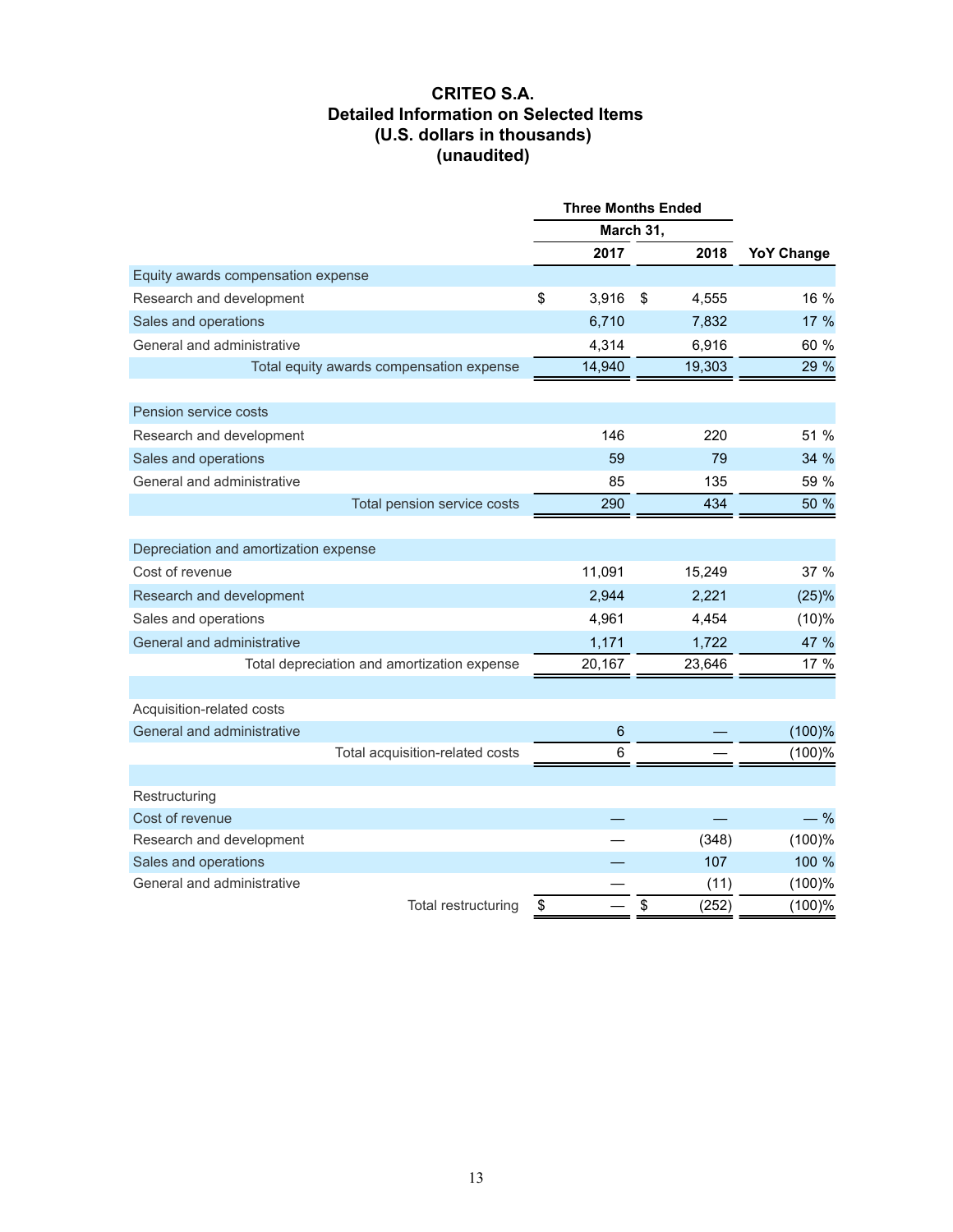# **CRITEO S.A. Reconciliation of Adjusted Net Income to Net Income (U.S. dollars in thousands except share and per share data) (unaudited)**

|                                                       |           | <b>Three Months Ended</b> |                |            |                   |
|-------------------------------------------------------|-----------|---------------------------|----------------|------------|-------------------|
|                                                       |           | March 31,                 |                |            |                   |
|                                                       |           | 2017                      |                | 2018       | <b>YoY Change</b> |
| Net income                                            |           | \$<br>14,518              | $\mathfrak{L}$ | 21,090     | 45 %              |
| Adjustments:                                          |           |                           |                |            |                   |
| Equity awards compensation expense                    |           | 14,940                    |                | 19,303     | 29 %              |
| Amortization of acquisition-related intangible assets |           | 4,674                     |                | 3,457      | (26)%             |
| Acquisition-related costs                             |           | 6                         |                |            | $(100)$ %         |
| Restructuring costs                                   |           |                           |                | (252)      | (100)%            |
| Tax impact of the above adjustments                   |           | (3, 317)                  |                | (3,079)    | (7)%              |
| Total net adjustments                                 |           | 16,303                    |                | 19,429     | 19 %              |
| Adjusted net income <sup>(1)</sup>                    |           | \$<br>30,821              | \$             | 40,519     | 31 %              |
| Weighted average shares outstanding                   |           |                           |                |            |                   |
|                                                       | - Basic   | 64,189,194                |                | 66,160,375 |                   |
|                                                       | - Diluted | 67,283,012                |                | 67,469,738 |                   |
| Adjusted net income per share                         |           |                           |                |            |                   |
|                                                       | - Basic   | \$<br>0.48                | \$             | 0.61       | 27 %              |
|                                                       | - Diluted | \$<br>0.46                | \$             | 0.60       | 30 %              |

 $<sup>(1)</sup>$  We define Adjusted Net Income as our net income adjusted to eliminate the impact of equity awards compensation expense, amortization of acquisition-</sup> related intangible assets, restructuring costs, acquisition-related costs and deferred price consideration and the tax impact of the foregoing adjustments. Adjusted Net Income is not a measure calculated in accordance with U.S. GAAP. We have included Adjusted Net Income because it is a key measure used by our management and board of directors to evaluate operating performance, generate future operating plans and make strategic decisions regarding the allocation of capital. In particular, we believe that the elimination of equity awards compensation expense, amortization of acquisition-related intangible assets, acquisition-related costs and deferred price consideration, restructuring costs and the tax impact of the foregoing adjustments in calculating Adjusted Net Income can provide a useful measure for period-to-period comparisons of our business. Accordingly, we believe that Adjusted Net Income provides useful information to investors and others in understanding and evaluating our results of operations in the same manner as our management and board of directors. Our use of Adjusted Net Income has limitations as an analytical tool, and you should not consider it in isolation or as a substitute for analysis of our financial results as reported under U.S. GAAP. Some of these limitations are: (a) Adjusted Net Income does not reflect the potentially dilutive impact of equity-based compensation or the impact of certain acquisition related costs; and (b) other companies, including companies in our industry, may calculate Adjusted Net Income or similarly titled measures differently, which reduces their usefulness as a comparative measure. Because of these and other limitations, you should consider Adjusted Net Income alongside our other U.S. GAAP-based financial results, including net income.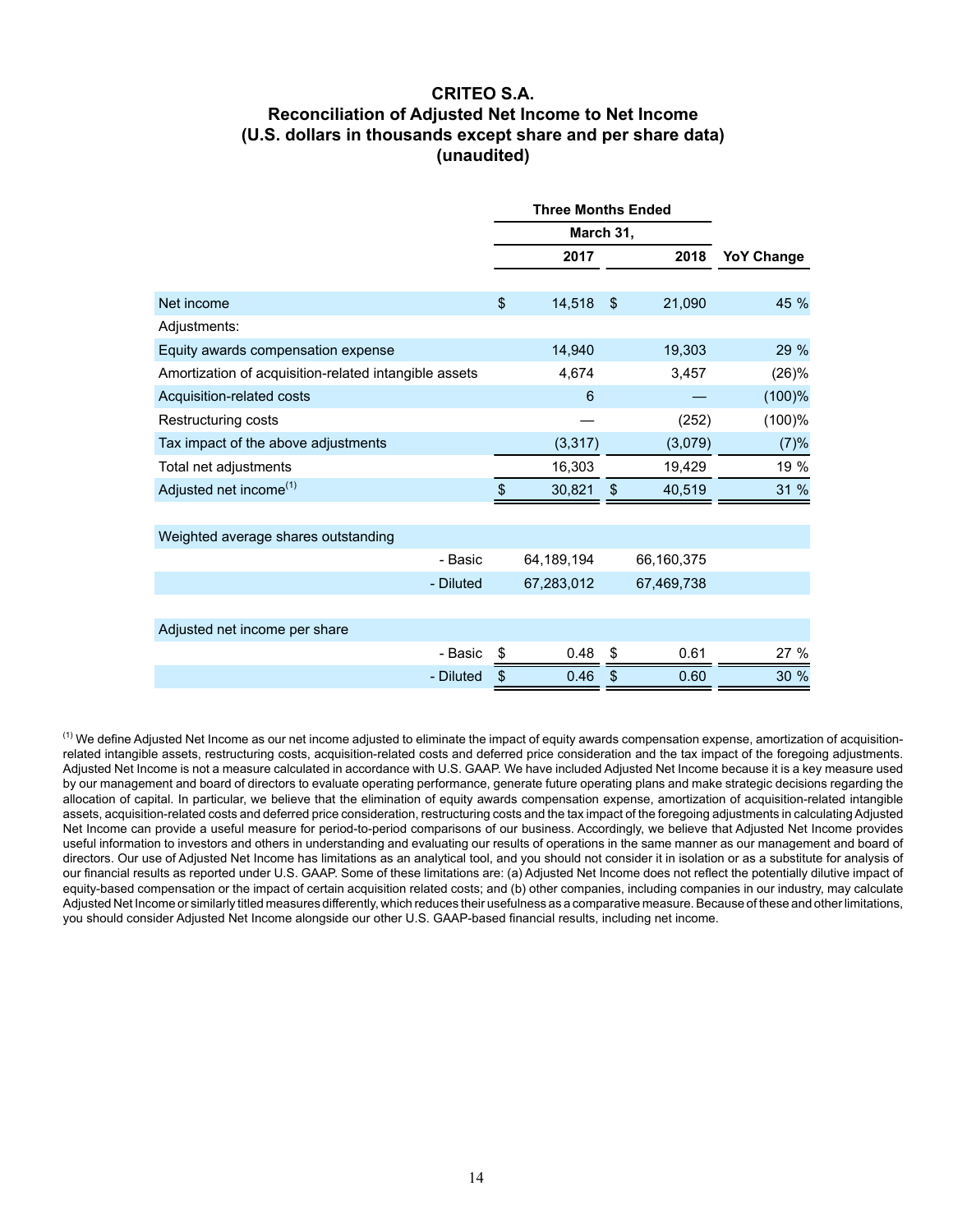### **CRITEO S.A. Constant Currency Reconciliation (U.S. dollars in thousands) (unaudited)**

|                                                               | <b>Three Months Ended</b> |                |            |                   |  |  |
|---------------------------------------------------------------|---------------------------|----------------|------------|-------------------|--|--|
|                                                               | March 31,                 |                |            |                   |  |  |
|                                                               | 2017                      |                | 2018       | <b>YoY Change</b> |  |  |
|                                                               |                           |                |            |                   |  |  |
| Revenue as reported                                           | \$<br>516,667             | $\mathfrak{S}$ | 564,164    | 9%                |  |  |
| Conversion impact U.S. dollar/other currencies                |                           |                | (31,086)   |                   |  |  |
| Revenue at constant currency $(1)$                            | 516,667                   |                | 533,078    | 3%                |  |  |
| Traffic acquisition costs as reported                         | (306, 693)                |                | (323, 746) | 6%                |  |  |
| Conversion impact U.S. dollar/other currencies                |                           |                | 16,869     |                   |  |  |
| Traffic Acquisition Costs at constant currency <sup>(1)</sup> | (306, 693)                |                | (306, 877) | $-$ %             |  |  |
| Revenue ex-TAC as reported <sup>(2)</sup>                     | 209,974                   |                | 240,418    | 14%               |  |  |
| Conversion impact U.S. dollar/other currencies                |                           |                | (14, 217)  |                   |  |  |
| Revenue ex-TAC at constant currency <sup>(2)</sup>            | 209,974                   |                | 226,201    | 8%                |  |  |
| Revenue ex-TAC <sup>(2)</sup> /Revenue as reported            | 41%                       |                | 43%        |                   |  |  |
|                                                               |                           |                |            |                   |  |  |
| Other cost of revenue as reported                             | (27, 155)                 |                | (30, 059)  | 11%               |  |  |
| Conversion impact U.S. dollar/other currencies                |                           |                | 676        |                   |  |  |
| Other cost of revenue at constant currency <sup>(1)</sup>     | (27, 155)                 |                | (29, 383)  | 8%                |  |  |
|                                                               |                           |                |            |                   |  |  |
| Adjusted EBITDA <sup>(3)</sup>                                | 56,454                    |                | 77,932     | 38%               |  |  |
| Conversion impact U.S. dollar/other currencies                |                           |                | (9,313)    |                   |  |  |
| Adjusted $EBITDA(3)$ at constant currency <sup>(1)</sup>      | \$<br>56,454              | $\mathfrak{S}$ | 68,619     | 22%               |  |  |
| Adjusted EBITDA <sup>(3)</sup> /Revenue ex-TAC <sup>(2)</sup> | 27%                       |                | 32%        |                   |  |  |

 $<sup>(1)</sup>$  Information herein with respect to results presented on a constant currency basis is computed by applying prior period average exchange rates to current</sup> period results. We have included results on a constant currency basis because it is a key measure used by our management and Board of directors to evaluate operating performance. Management reviews and analyzes business results excluding the effect of foreign currency translation because they believe this better represents our underlying business trends. The table above reconciles the actual results presented in this section with the results presented on a constant currency basis.

 $^{(2)}$  Revenue ex-TAC is not a measure calculated in accordance with U.S. GAAP. See the table entitled "Reconciliation of Revenue ex-TAC by Region to Revenue by Region" for a reconciliation of Revenue Ex-TAC to revenue.

<sup>(3)</sup> Adjusted EBITDA is not a measure calculated in accordance with U.S. GAAP. See the table entitled "Reconciliation of Adjusted EBITDA to Net Income" for a reconciliation of Adjusted EBITDA to net income.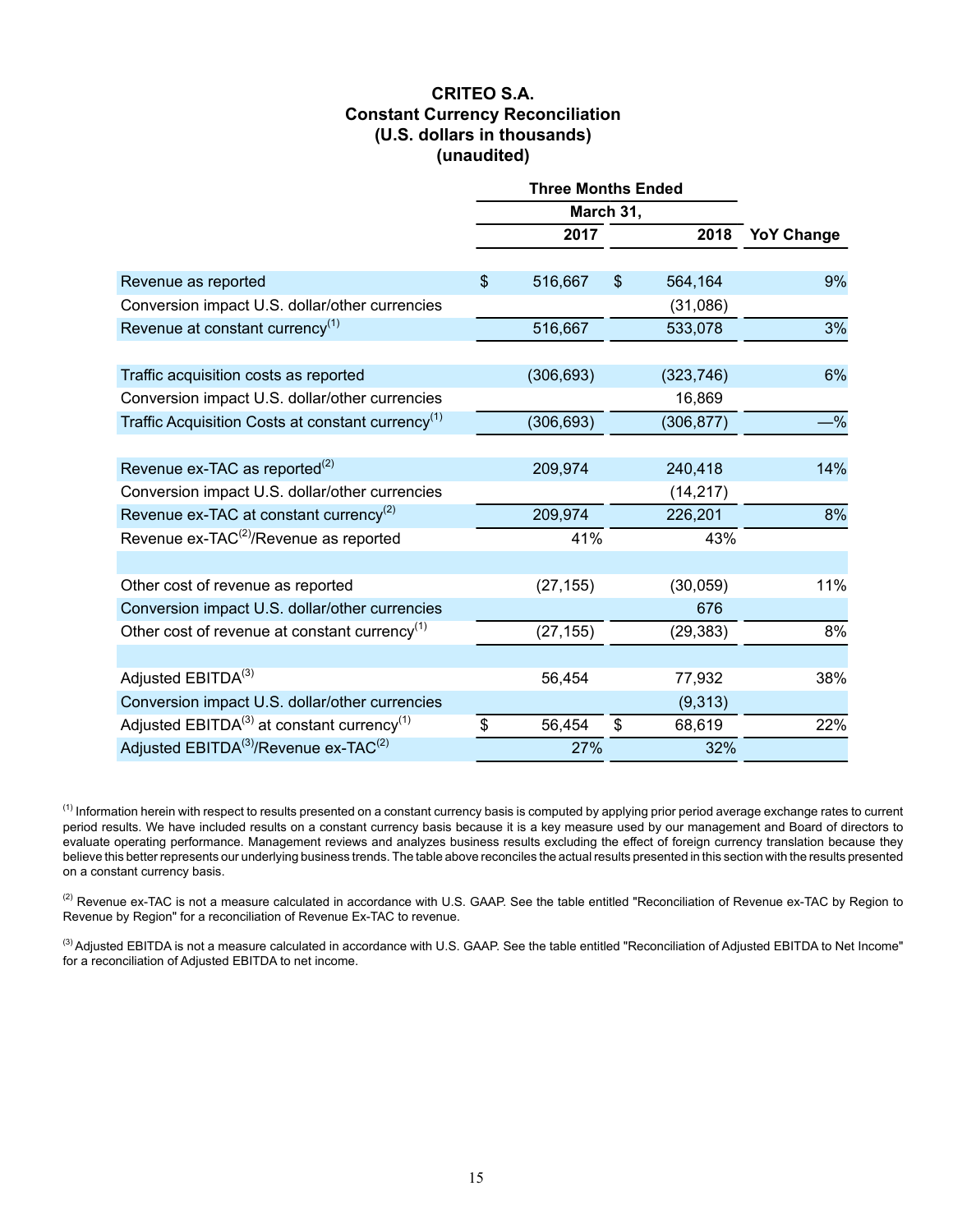# **CRITEO S.A. Information on Share Count (unaudited)**

|                                                                                    | <b>Three Months Ended</b> |            |  |  |
|------------------------------------------------------------------------------------|---------------------------|------------|--|--|
|                                                                                    | March 31,                 |            |  |  |
|                                                                                    | 2017                      | 2018       |  |  |
| Shares outstanding as at January 1,                                                | 63,978,204                | 66,085,097 |  |  |
| Weighted average number of shares issued during the period                         | 210,990                   | 75,278     |  |  |
| Basic number of shares - Basic EPS basis                                           | 64,189,194                | 66,160,375 |  |  |
| Dilutive effect of share options, warrants, employee warrants - Treasury<br>method | 3,093,817                 | 1,309,363  |  |  |
| Diluted number of shares - Diluted EPS basis                                       | 67,283,011                | 67,469,738 |  |  |
|                                                                                    |                           |            |  |  |
| Shares outstanding as of March 31,                                                 | 64,665,637                | 66,248,351 |  |  |
| Total dilutive effect of share options, warrants, employee warrants                | 7,825,371                 | 9,370,543  |  |  |
| Fully diluted shares as of March 31,                                               | 72,491,008                | 75,618,894 |  |  |